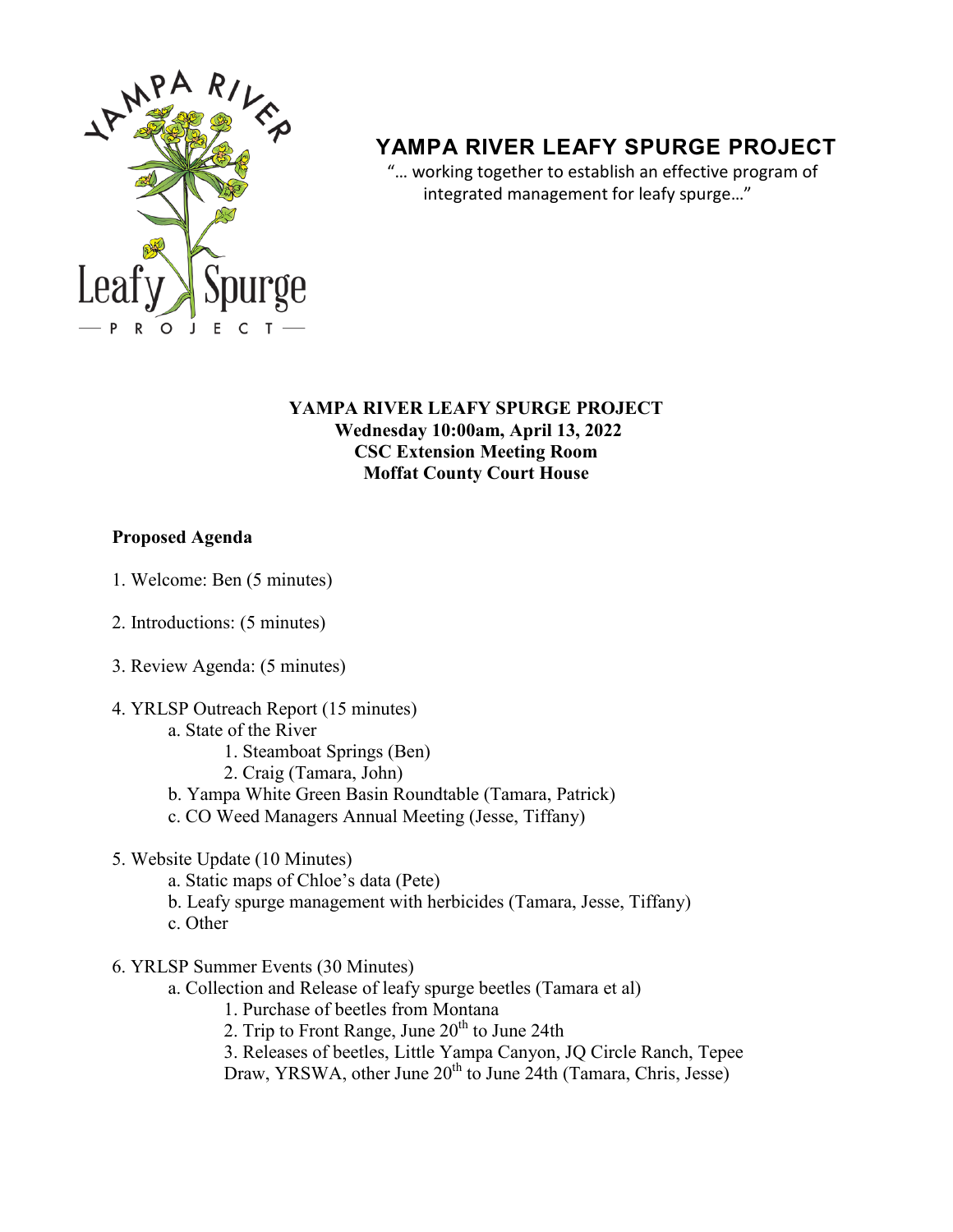b. Biocontrol Field Trip, first three weeks of July (Tamara)

1. List of potential participants

- c. Show Me Float, Friday June  $10^{th}$  or Saturday June  $11^{th}$  (John, Ben)
	- 1. List of potential participants
- d. West Cross to Deerlodge mapping, first week in June (Pete, Ben)
- e. Youth and Education, July? (Tamara)
- f. Other

7. Partner Plans and Updates: Group (15 minutes)

- a. Friends of the Yampa and Donations Account
- b. Routt County Weed Program
- c. Moffat County Weed and Pest Management
- d. Colorado Parks and Wildlife
- e. Yampa River State Park
- f. BLM
- g. CO State Land Board
- h. NRCS: Steamboat
- i. NRCS: Craig
- j. Dinosaur Nat Monument
- k. MC CSU Extension
- l. RC CSU Extension
- 8. Succession Planning  $5<sup>th</sup>$  Edition (John, Ben) (5 minutes)
- 9. Other (10 minutes)

**Next Scheduled YRLSP Regular Meeting**: Wednesday, August 10, 2022 at the Hayden Town Hall/Carpenter Ranch or By Zoom

**Note:** The YRLSP traditionally cancels the June Meeting due to summer events.

Proposed Adjournment (12:00pm)

#### **Meeting Packet:**

Proposed Agenda Spread Sheet for Participants of Show Me Float and Biocontrol Field Trip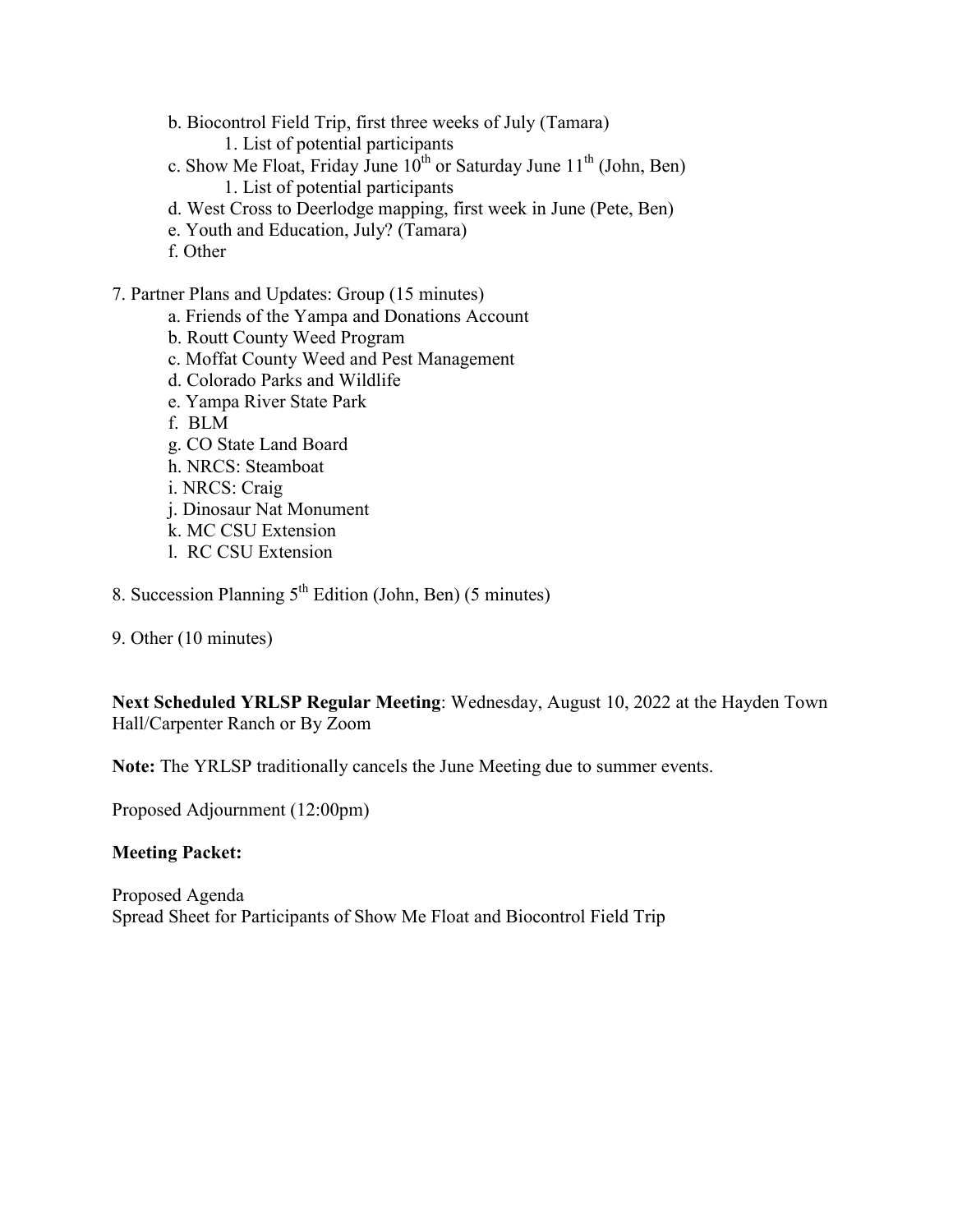#### **YAMPA RIVER LEAFY SPURGE PROJECT Wednesday, April 11, 2022 CSU Extension Building Craig, Colorado and By Zoom Final Draft Meeting Notes**

# **ATTENDEES:**

## **Working Group Members Present**

Donald Broom, Moffat County Commissioner John Husband, Moffat County Citizen Ben Beall, Routt County Citizen Tamara Naumann, Moffat County Citizen Pete Williams, Moffat County Citizen Jesse Schroeder, MC Weed and Pest Management Tiffany Carlson, RC Weed Program Laurel Deitch, NRCS Craig Reece Wells, Yampatika Chris Rhyne, BLM Little Snake Tyler Jacox, CO Parks and Wildlife John Kaltenbach, CO Dept of Agriculture Patrick Stanko, Community Agricultural Alliance

John Husband opened the meeting at 10:07

John asked everyone who was in person and on Zoom to introduce themselves. He asked those in person to move closer so that those on Zoom could hear. He announced that he was taping the meeting. Since there were no suggested changes to the agenda, he said that he would follow the agenda as written.

John asked for everyone on Zoom to raise their hands to get his attention if they wanted to make a comment or ask a question.

#### **First Discussion: Outreach Report**

1. State of the River Meetings in Steamboat (2/24) and Craig (2/23)

Ben Beall reported that the Steamboat meeting was well attended and he set up a table and had 6 or 7 interested parties sign up for the Show Me Float and the Biocontrol Field. He recommended that they need to be contacted.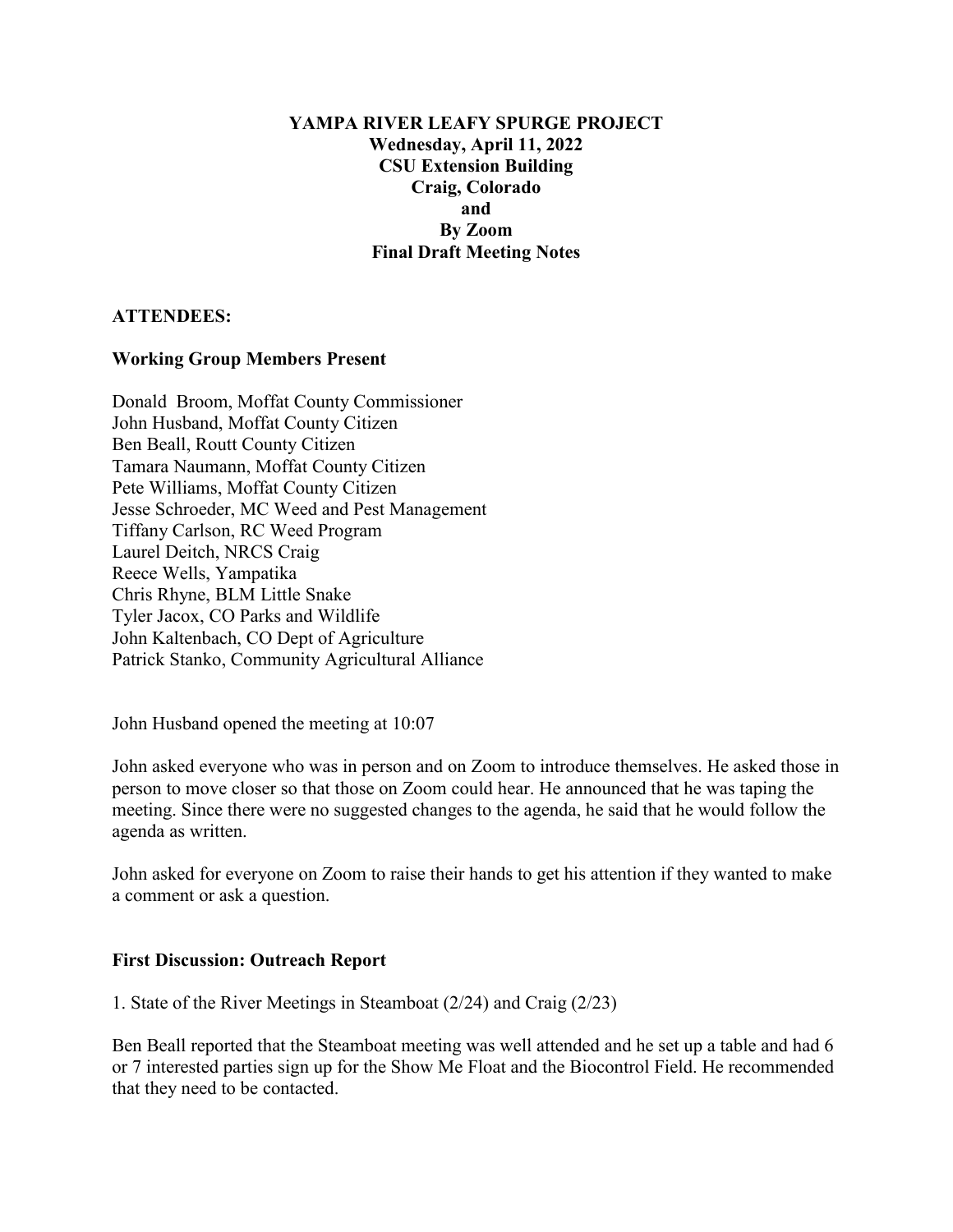Tamara Naumann said that in Craig that she was able to have a good conversation with those who came by her table.

John added that the Pavilion was full and that he wore his YRLSP T-shirt and talked to a lot of people.

2. Yampa White Green Basin Roundtable

Tamara reported that she has had two conversations with Patrick Stanko. They decided that she would put together two 100-word modules with photos with YRLSP and CWCB Grant information that Patrick would send out i.e., probably by E-Blasts.

3. CO Weed Managers Annual Meeting (December 2022)

The meeting format in (2021) was not a great opportunity to share what we're doing here. Tamara asked Jesse if he thought if the Weed Managers would be interested in Chloe's research work. Jesse said yes if they have the technology to use the results it would probably be of interest.

Tiffany Carlson said that she hasn't reached out yet but will try to for the 2022 meeting.

4. White River Alliance

Tamara said that she had been invited and gave an update on the YRLSP on February  $17<sup>th</sup>$  by Zoom

5. Moffat County Board of County Commissioners

Tamara reported that she was scheduled to give a YRLSP update on February 22<sup>nd</sup> but was delayed by a blizzard. She said that Jesse covered for her. When she did arrive, the Commissioners allowed her to give her full report. Tamara asked Commissioner Broom if he had any comments.

# **Task 1: Tamara and Patrick will create information (100-word modules with photos and disseminate to the YWGBRT.**

## **Task 2: Tiffany and Jesse will continue to try and get the YRLSP on the agenda of the CO Weed Managers Winter Meeting**

# **Second Discussion: Website Update**

1. Static Maps of Chloe's Data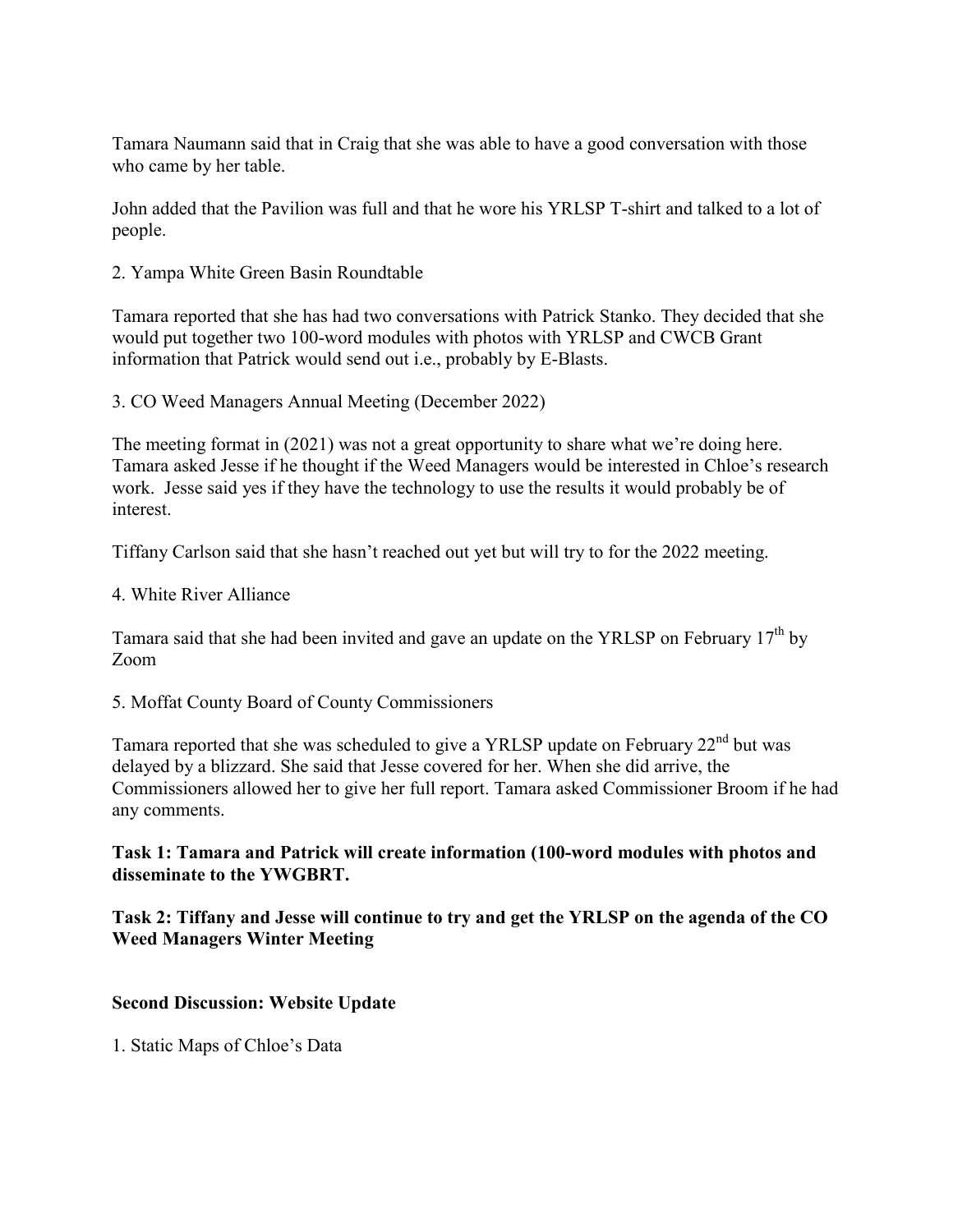Pete Williams reported that he is still working on these. The satellite imagery maps will have the same boundaries and scale as the YRLSP leafy spurge maps. In this format the two mapping data sets can be compared side-by-side.

Tamara added that the YRLSP has struggled with how to describe Chloe's work. Pete has put together a one-pager that is a synopsis of her work, but he'd like to edit that down to a few sentences, which could then be put on each map. He's concerned that printed copies of the maps should include some explanation describing what Chloe's data really represents.

2. Leafy Spurge Management with Herbicides

Tamara explained that it came up at our last meeting that our website needs a section relating to the use of herbicides. She volunteered to work on this but will not be able to get to it until the fall. She will be in touch with Tiffany and Jesse to get their thoughts.

Jesse thought that he will have better information to share after this summer.

Pete thought that a couple of photos covering the impact of herbicide on leafy spurge would be good to have to display on the web page.

Ben emphasized that integrated management is really an important subject. He asked John to fill in the Group about a conversation that he and John had this past week when John was trying to contact landowners.

John pointed out that there is a lot our website about biocontrol, mechanical treatment (hand pulling), research, and mapping, but little regarding herbicide use. The YRLSP is not trying to discourage herbicide use. If herbicides are properly applied it knocks down leafy spurge and reduces seed loads. Both beetles and herbicides have a role to play.

Tamara agreed that we need to make the new webpage happen. She reiterated that she will work on writing the text when she has more time, and we have one more season of data from Jesse's work in the field. Tamara emphasized that integrated management in the Yampa Valley needs to include uplands and watersheds. The YRLSP's focus is mainly in the riparian corridor, but a comprehensive approach to leafy spurge in the Yampa Valley will include upland treatments as well.

Jesse asked how hard it is to put links to other information sources on the website. A lot of what he's doing in Moffat County is based on existing research that is already published elsewhere. Jesse said that the Extension has work sheets. Pete said he can put links to the existing research on the new herbicide web page, so let him know what to add. The herbicide web page can be posted as "in development" and simply include the links until more textual matter is developed in the fall.

Laurel shared that USDA-NRCS has a good resource for leafy spurge treatment, in the form of a plant guide sheet. She provided directions to Pete on how to locate the guide sheet, so he could include this on the YRLSP website.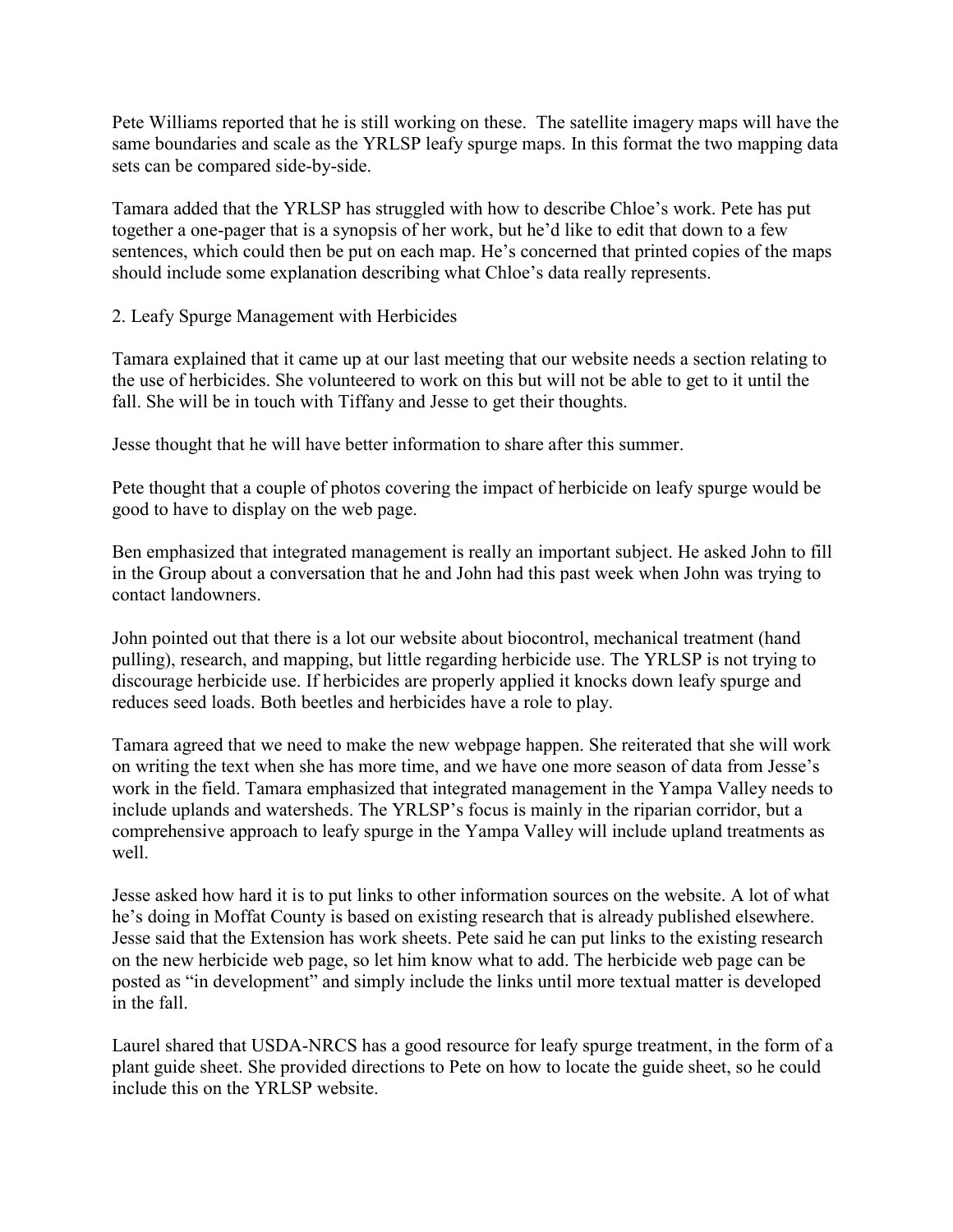Tiffany told the Group that she will be making a site visit with Don Stinton and the new owners of Iron Springs Ranch (Stinton has been the contractor spraying the ranch, and is retiring). She will take notes and photos, and document what has been done. She thought that this could be a good example for the website, of the success of herbicides in stopping leafy spurge from getting into the Yampa River corridor.

## **Task 3: Pete will work to get Chloe's data displayed in maps available from the website.**

**Task 4: Tamara, Tiffany and Jesse will continue to work on creating information regarding the management of leafy spurge with herbicides for the YRLSP website.**

**Task 5: Pete to create the new web page for displaying information regarding the management of leafy spurge with herbicides.**

**Task 6: Tiffany to develop Iron Springs Ranch as a model for upland leafy spurge management.**

**Task 7: Jesse and Laurel to gather information regarding herbicides for managing leafy spurge for Pete to put on the website.**

## **Third Discussion: Summer Events**

1. Collection and release of leafy spurge Beetles

Tamara said that she is still planning to travel to the Front Range on June 20<sup>th</sup> for beetle collection on the 21<sup>st,</sup> and sorting on the  $22<sup>nd</sup>$ . Return and drop off beetles to Chris Rhyne and Jesse on the 23rd, launch on Little Yampa Canyon and finish up on the  $24<sup>th</sup>$ .

John asked if there were enough volunteers.

Tamara said that she hadn't heard from Teresa Audesirk or Emily Spencer, but Ben and John Kaltenbach said that they are a go.

Ben asked about the logistics for Little Yampa Canyon.

Tamara said that she wanted to keep it fast and simple. She and Pete planned on bringing their trailer with two boats and park them in either Jesse's yard or the BLM parking lot on the way to the Front Range.

John asked if maybe we should ask the YRSP if they could help with their jet boat. Tamara thought that their schedule might be a problem and since we have already put bugs at the top and bottom of LYC, we only need to release in the middle sections.

John asked about alternative sites if there is not enough water for LYC.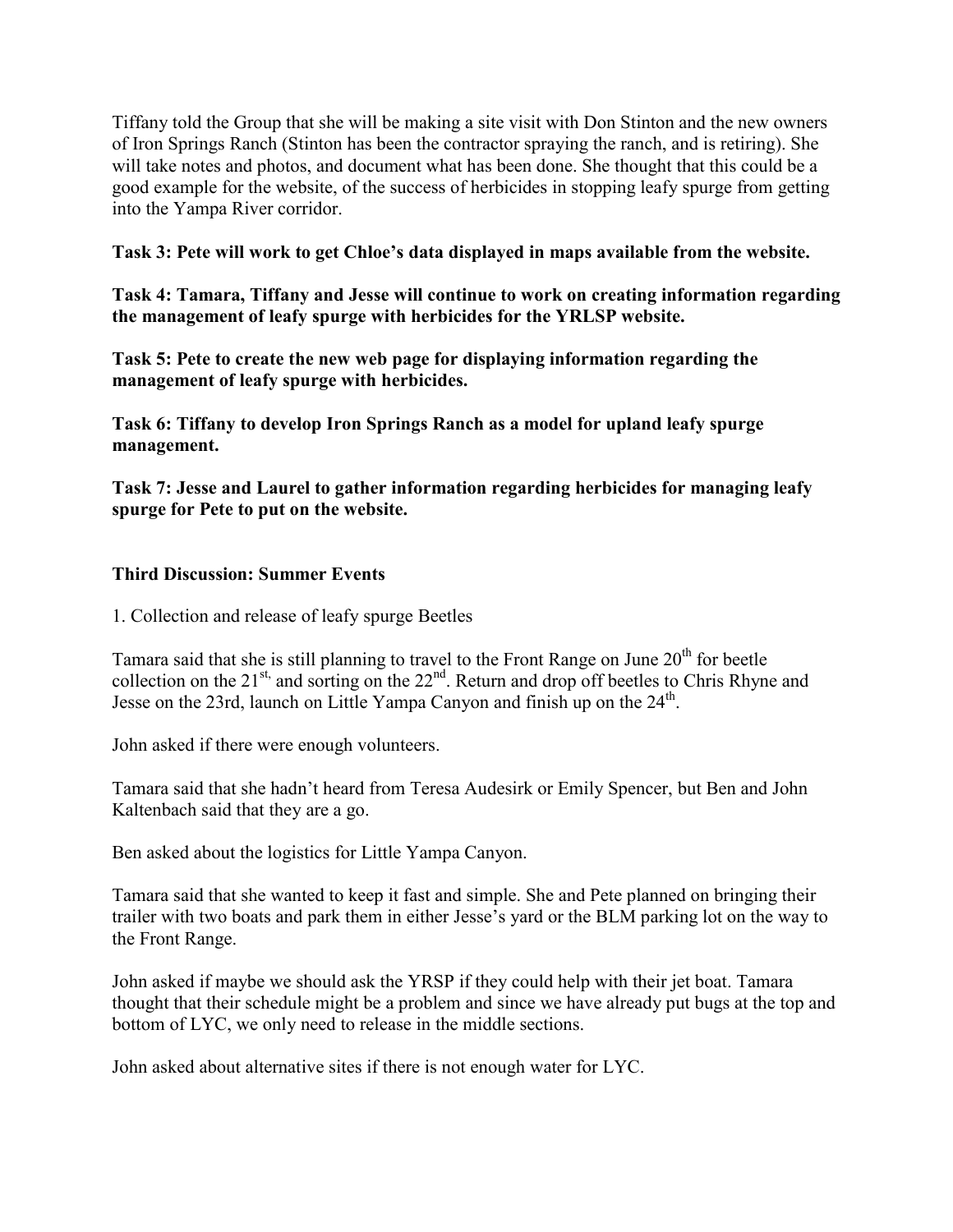Tamara informed the Group that the YRLSP and Tyler Jacox (CPW) had each ordered from Montana 5 lots of 1,200 Aphthona Beetles and 2 lots of 100 Oberea Beetles.

Tyler said he also asked for more Oberea with his order, doesent know if that will happen or not.

# 2. Biocontrol Field Trip

Tamara is planning this event for the first two weeks in July. She will start working on it in the next couple of weeks. She will get together with Tiffany, Jesse and Laurel to set the date and get the word out. She has the list of interested parties that was put together from the various organization meetings and events. If anyone knows of other interested parties, please let Tamara know.

Tamara thought that the event should be kept small this year and if it is useful then we can plan for next year.

Tiffany said that as soon as the date is set, she will get the word out on RC's Social Media platform. She will also work with Patrick to get it in the Ag Journal, and ask the RC Conservation Dist. to use their list for distributing the announcement.

# 3. Show Me Float

John explained that this will be an awareness trip so we can share information about leafy spurge. We have picked a couple dates, Friday June  $10^{th}$  and Saturday June  $11^{th}$ . This will be a one-day float from Dorsey to possibly Pebble Beach or Loudy Simpson. We will use Ben's list but please get us your suggestions. We will send out invitations giving everyone the choice of the dates.

# 4. West Cross Mt. to Deerlodge Mapping

Pete advised the Group that the trip needs to be after the  $3<sup>rd</sup>$  of June. He is flexible.

John said that he would make another effort to get the permissions for access, especially from the owner of Cross Mt. Ranch. He will try again with the owner's email.

# 5. Youth and Education

Tamara said that two dates have be chosen, June  $28<sup>th</sup>$  for 9- to 11-year-olds from the Yampatika Camp Program and June 29<sup>th</sup> for the kids from the Boy's and Girl's Club of Craig. The events will be at the YRSWA, across US 40 from the rest area west of Hayden. Those assisting are Megan Stetson (CSU Extension, Craig), Tyler Jacox with a biologist (CPW), Laurel Deitch (NRCS, Craig), Chris Rhyne (BLM), John Kaltenbach (CDA), Reece Wells (Yampatika), and adult leaders of the Boy's and Girl's Club.

# **Task 8: Tamara, Jesse, and Laurel will set a date for the Biocontrol Field Trip**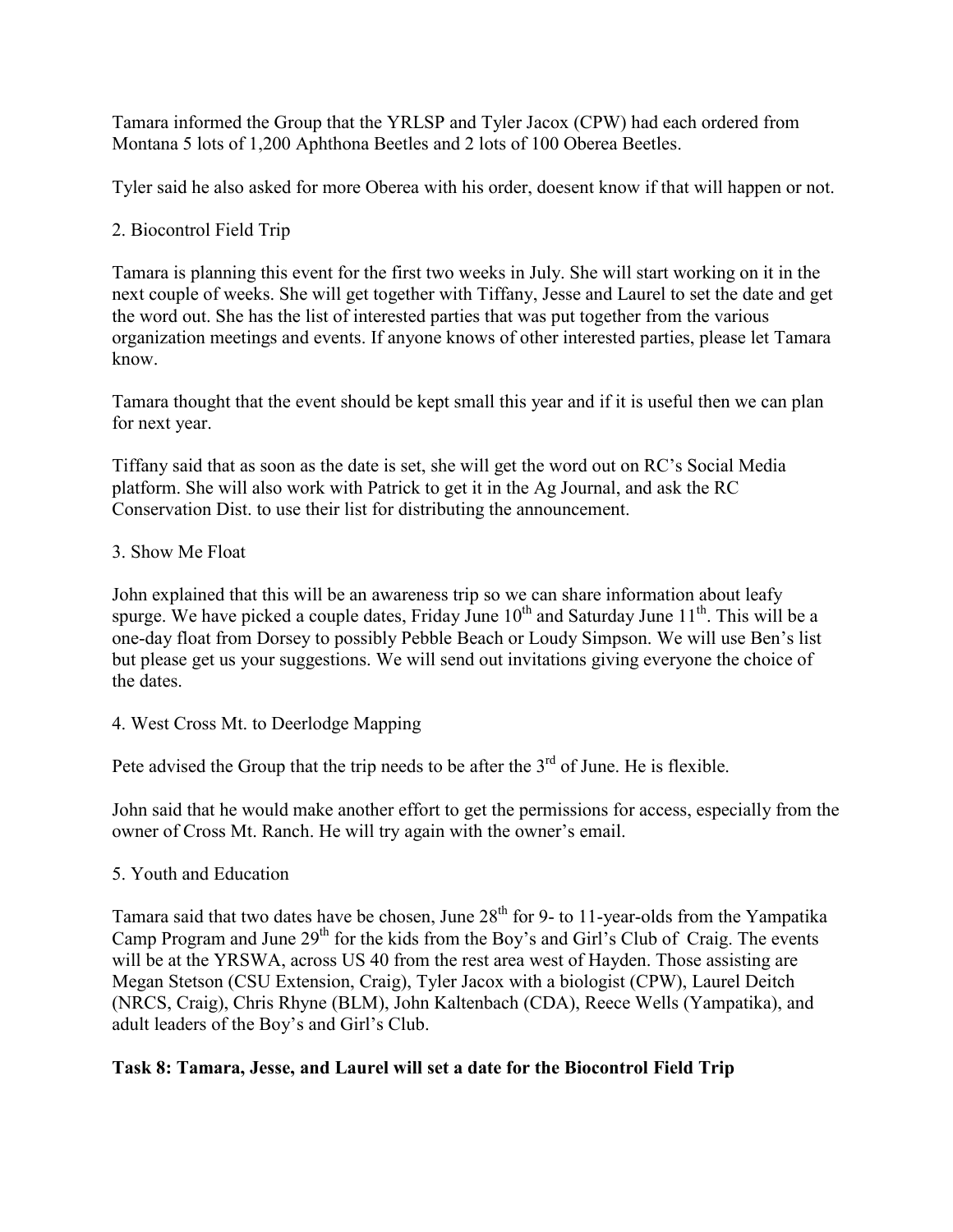# **Task 9: The Group Members will get interested parties' names to Tamara for the Biocontrol Field Trip and to John for the Show Me Float.**

# **Task 10: John and Ben will plan the Show Me Float and send out invitations**.

## **Fourth Discussion Partner Plans and Updates**

#### 1. Friends of the Yampa and Donations Account

Ben said that he had talked to Lindsey Marlow regarding the balance in the Donations Account. After our February meeting we had a balance of \$4,449. As of April, the balance minus the FOTY fees is \$5,874. This must include the \$1,500 donation from Moffat County.

#### 2. RC Weed Program

Tiffany reported that besides working with the new owners of Iron Springs Ranch on their leafy spurge infestation, she has held classes with the following regarding weeds, where she includes slides of leafy spurge and shares the YRLSP website: Winter Weed Class, RC Conservation Dist. Landowners meeting, Realtor's Weed Class, and Master Gardeners.

#### 3. MC Weed and Pest Management

MC W&PM will continue to work on private land projects with landowners this year. They will have two years of data to look at after this year, so it will be interesting to see what results they are getting. Jesse also reported that they are having trouble filling seasonal positions due to a low number of applicants, which may affect how much theye can get done this year.

Tamara said she'll get a map to Jesse of monitoring points where we'd like to release beetles in Tepee Draw next year. Pete will help retrieve the photos from those monitoring points. Chris asked if there are signs we could use to identify release sites, since more herbicide treatment is planned for the area as well. Tyler said he has the signs and will get them to Chris or Tamara.

#### 4. CO Parks and Wildlife

Tyler Jacox reported that last year the YRSP some beetle releases and also had Troy Osborne do some fall herbicide treatments. Tyler has ordered more beetles for this year.

#### 5. Yampa River State Park

Tamara informed the Group that she had had a walk-around the YRSP headquarters area with Jacob Dewhirst. He said that they have a contract sprayer that comes yearly, but does not know what has been treated. He's happy to help with access to LYC and youth outreach. It was obvious to Tamara that leafy spurge management has not been a priority for the YRSP.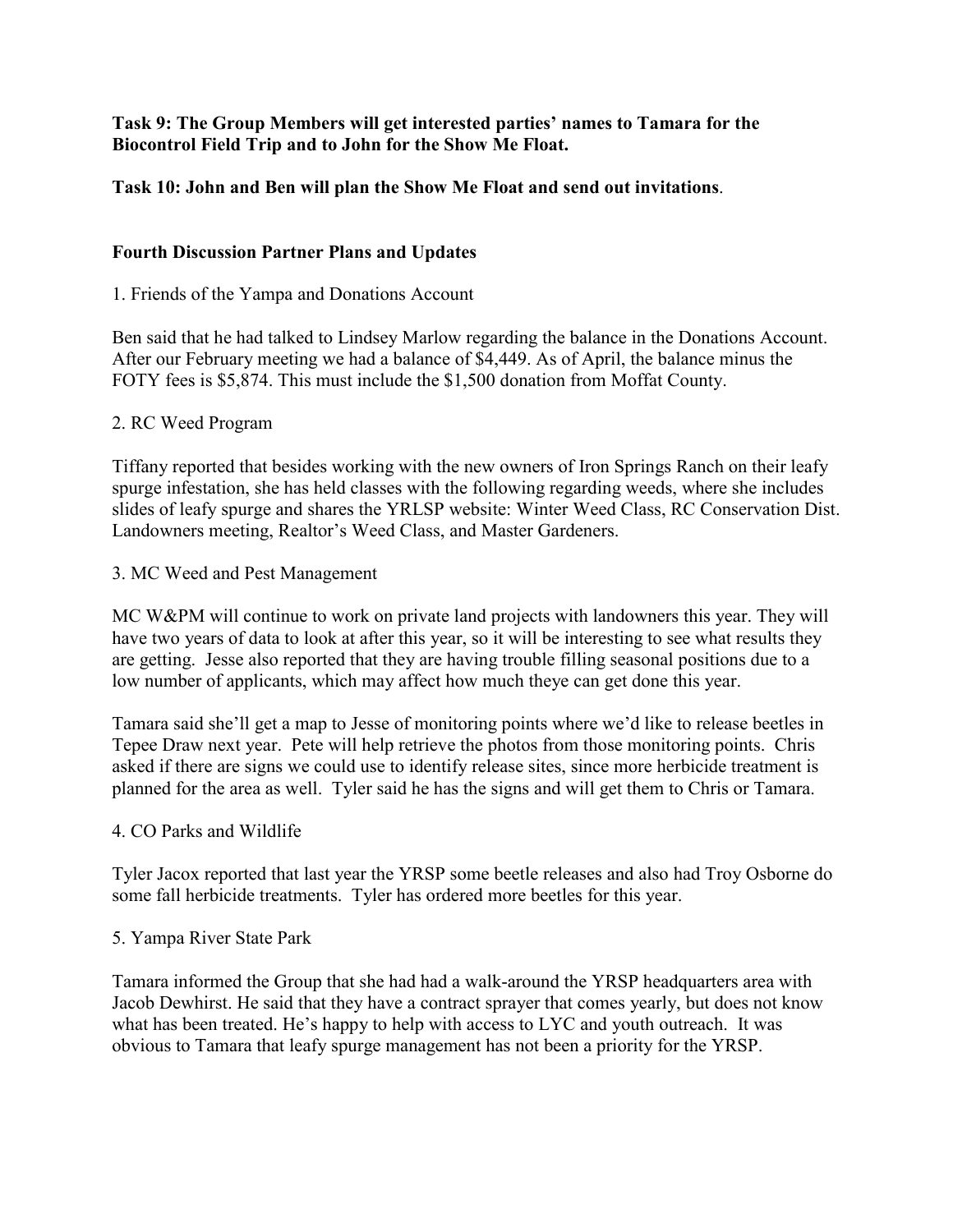#### 6. BLM

Chris said Troy Osborne is lined up to do herbicide treatment in Tepee Draw from horseback and maybe from four wheelers. Tepee Draw may also need some more widespread follow-up treatment as well. Chris will monitor the Fortification Creek treatment site on July 5 with Tamara.

# 7. Colorado State Land Board

Tamara thought it would be great if John and Pete could visit with Darryl Steele and talk to him about getting his agreement for the release of beetles on the CSLB parcel situated along the north side of his property along the Yampa River. John in his communications with Darryl told him that he would be in touch when the leafy spurge can be seen. Tamara suggested early May, or as soon as the spurge can be seen. She would like to be able to be on that field visit to determine if the patch on SLB land would be a good beetle release site, if there are beetles already there, and if Darryl is agreeable to use it as a release site. She will need at least 2 weeks lead time with SLB if release is possible there.

## 8. NRCS Steamboat

Tamara informed the Group that Baili Foster has left NRCS and that in the future there will be a new contact.

#### 9. NRCS Craig

Laurel said that there's not much to report right now. A number of range improvement projects are in the works with landowners, but she's not sure how many include weed treatments.

#### 10. MC CSU Extension

Tamara said that she is going to meet with Megan Stetson and bring her up-to-date regarding outreach right after the YRLSP meeting today.

## **Task 11: John and Pete to meet with Darryl Steele to see if he will agree to the release of beetles on the SLB parcel.**

#### **Fifth Discussion: Succession Planning**

John reiterated that this is a concern for some of us. We may not keep this up forever. The YRLSP has been great in raising the awareness of leafy spurge, but we need to think about what the next iteration looks like. Maybe it is a joint task force set up by Routt and Moffat Counties.

Ben added that this is the fifth time we have talked about this. This is not something that we have to do right away but somewhere down the road we need to put something in place. He will keep it on the future agendas.